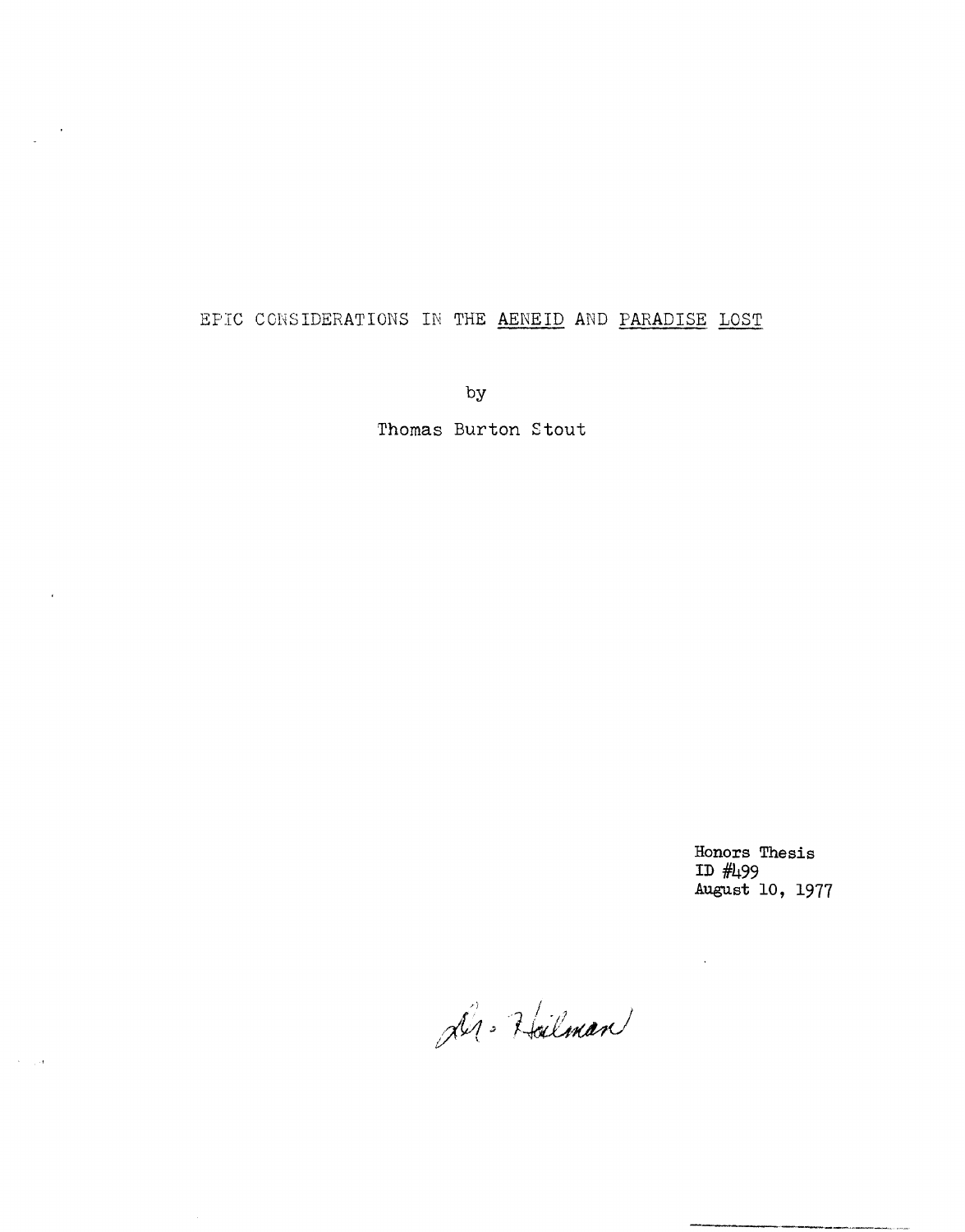$SpC<sub>2</sub>$  $\vec{\tau}_{\text{hCS}}$ 2483  $\langle 322\rangle$ 

 $.5%$ 

Epic Considerations in the Aeneid and Paradise Lost

The composition of epic poetry was the ultimate intent of both Publius Yergilius Maro and John Milton. Their success is undeniable. The effort of each poet resulted in an epochal poem which placed them in the superior and elite group of epic poets. Vergil's Aeneid<sup>1</sup> served to recount the wanderings of Aeneas and to emphasize while glorifying the Augustan(Julian) line, while Milton's epic. Paradise Lost,  $^2$  strove to justify, for Milton and his readers, God's ways. Vergil found epic forerunners in Homer's Iliad and Odyssey, knowing that Milton knew Latin as well as English and could speak it as well as he could English, it seems more than probable that Vergil and his Aeneid would influence Milton's epic endeavors. A look at these two epics, at their epic devices and similarities, should prove, it is hoped, worthwhile and interesting.

Both the Aeneid and Paradise Lost are organized into twelve books; however, whereas the Aeneid's action covers many years, the action of Paradise Lost covers only thirty-three days.<sup>3</sup> In keeping with epic convention, both poems begin with the statement of theme and the invocation of the Muse. The first book of Paradise Lost finds Satan, with his legions, cast into and fixed in Hell. After some reflection upon his condition, Satan summons his devils from the lake of fire in order to decide upon their next course of action against God. A certain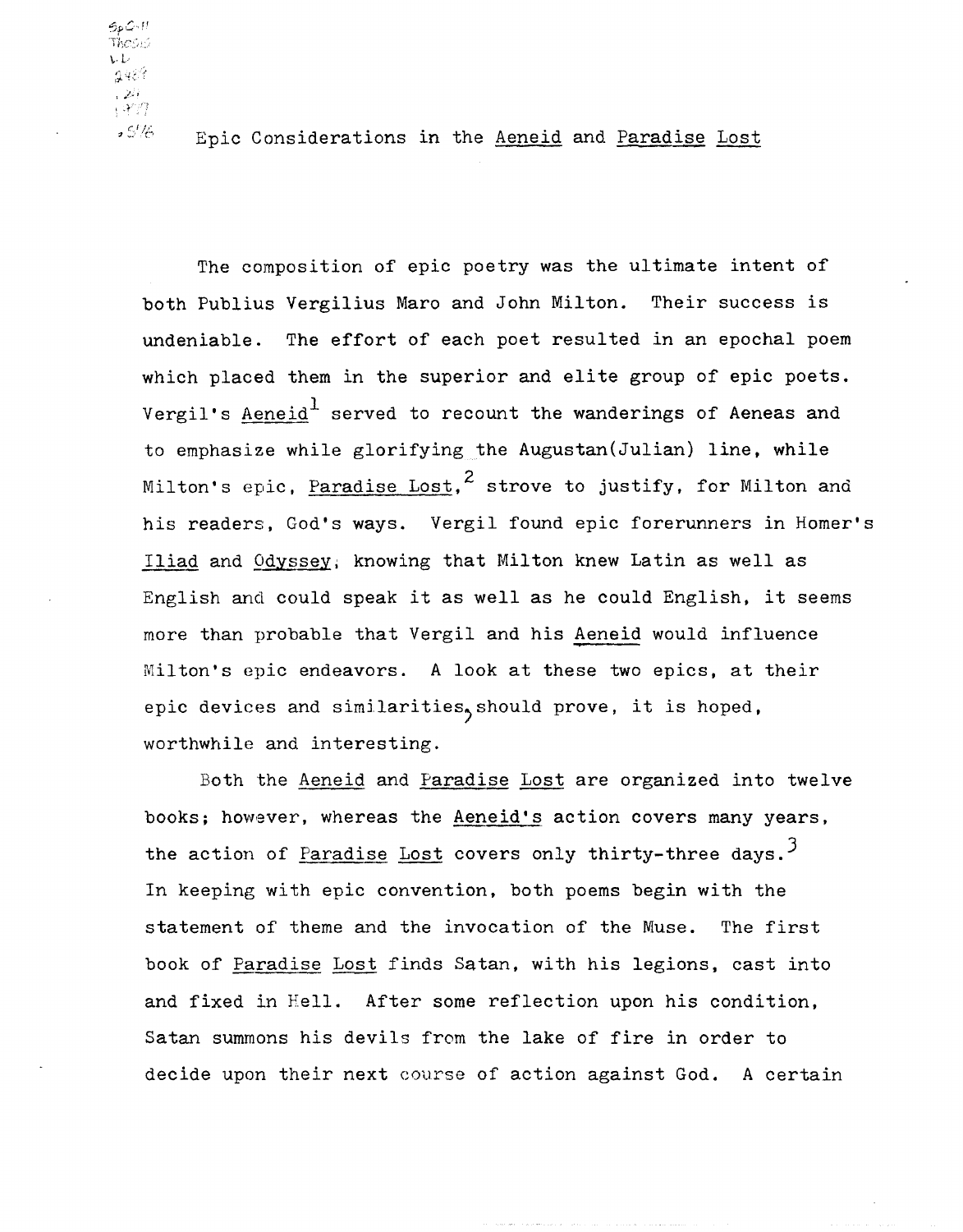parallel of Book I of Paradise Lost with Book I of the Aeneid is evident. Aeneas finds himself a foe of Juno as is Satan of God. Satan undergoes, physically and mentally, the hellish storm and turmoil of being cast into Hell, while Aeneas is subjected to a violent and destructive storm, by Aeolus through Juno, on the sea near Africa. After both of these events take place, and with the exception of the construction of Pandemonium(which took only one hour), there is a calming down of the physical action in both books.

Vergil's concern with Hades is delayed until the sixth book of the Aeneid, but the concerns of Paradise Lost necessitate that Hell must be the setting for the first two books. Books I and II of Paradise Lost form a unit of demonic councils and speeches by Satan and his potentates. Books II and III of the Aeneid are unitary in that Aeneas relates, by flashback, the episode of the Trojan horse, Troy's destruction, Aene $x'$  escape from Troy, and his journey leading up to Carthage.

A little over half of Book III of Paradise Lost is taken up with the council in Heaven(which parallels the demon's council of Books I and II in Paradise Lost). God speaks of Satan's success against mankind, requires a redeemer for man because of his disobedience, and Christ volunteers himself. The major council of the Gods in the Aeneid takes place in the tenth book during lines 1 through 117. Jove gathers the deities together in order to rebuke them for causing the Trojans and Italians to war with each other. Jove forecaststhe Punic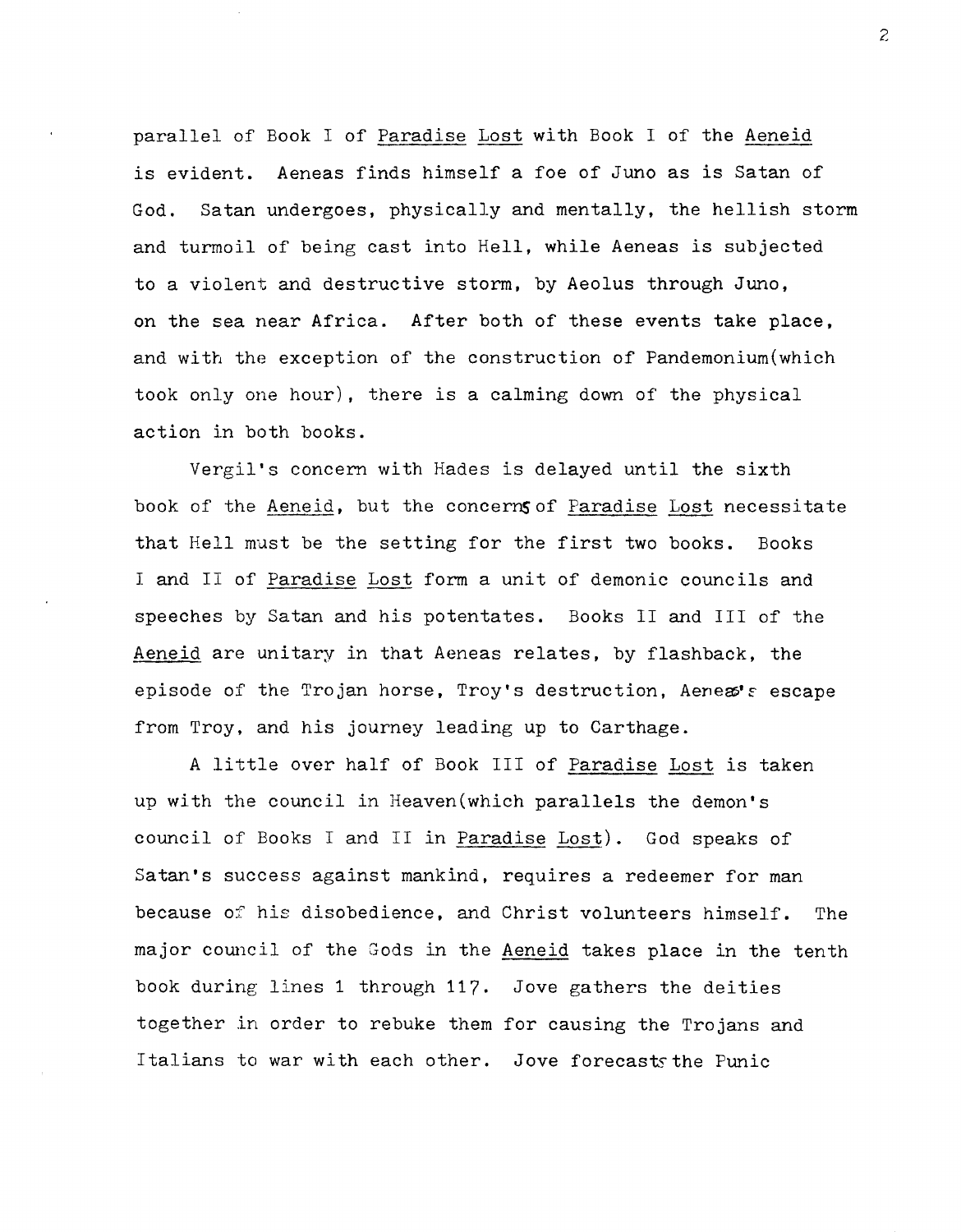war(11.11-15) and verbally scourges the gods for interfering. However, he rationalizes for his neutrality by saying: "Jove is the same to all./Fate will find ways\* $(11.112-13)$ .

As Kenneth Quinn pbints out in Virgil's Aeneid: A Critical Description, the division of the Aeneid into three groups of four books is almost as apparent as the division of its books into two groups of six(the first six corresponding to the <u>Odyssey</u> and the last six corresponding to the  $I$ liad).<sup>4</sup> "Books 1 to 4- form a closely cohering structure, organized around the long flashback of Books 2 and 3--the dramatic moment of the beginning of Book 1; though the narrative ranges over the whole of Aeneas's wanderings, Carthage remains the dramatic setting."<sup>5</sup> Books V through VIII serve as an interlude between the drama and flashback of the first four books and fighting of the last four books.  $6$  "Books 9 to 12 contain the story of the war in Italy: the war is declared at 7.601-22, but the first advance on the beleaguered Trojans does not begin until 9.25. the actual fighting not until  $9.503$ ."<sup>7</sup>

"Seen overall--from above, as it were--Paradise Lost is a vast but delicately balanced structure. The adventure of Satan in Books I-III balances the history of mankind in Books X-XII."<sup>8</sup> Again, I think that Satan's adventure is a conscious eonnection with Aeneas's ordeal on the sea in the first book and with Aeneas's journey by means of flashback through battle at Troy, his leaving Troy, and his odyssey to Carthage.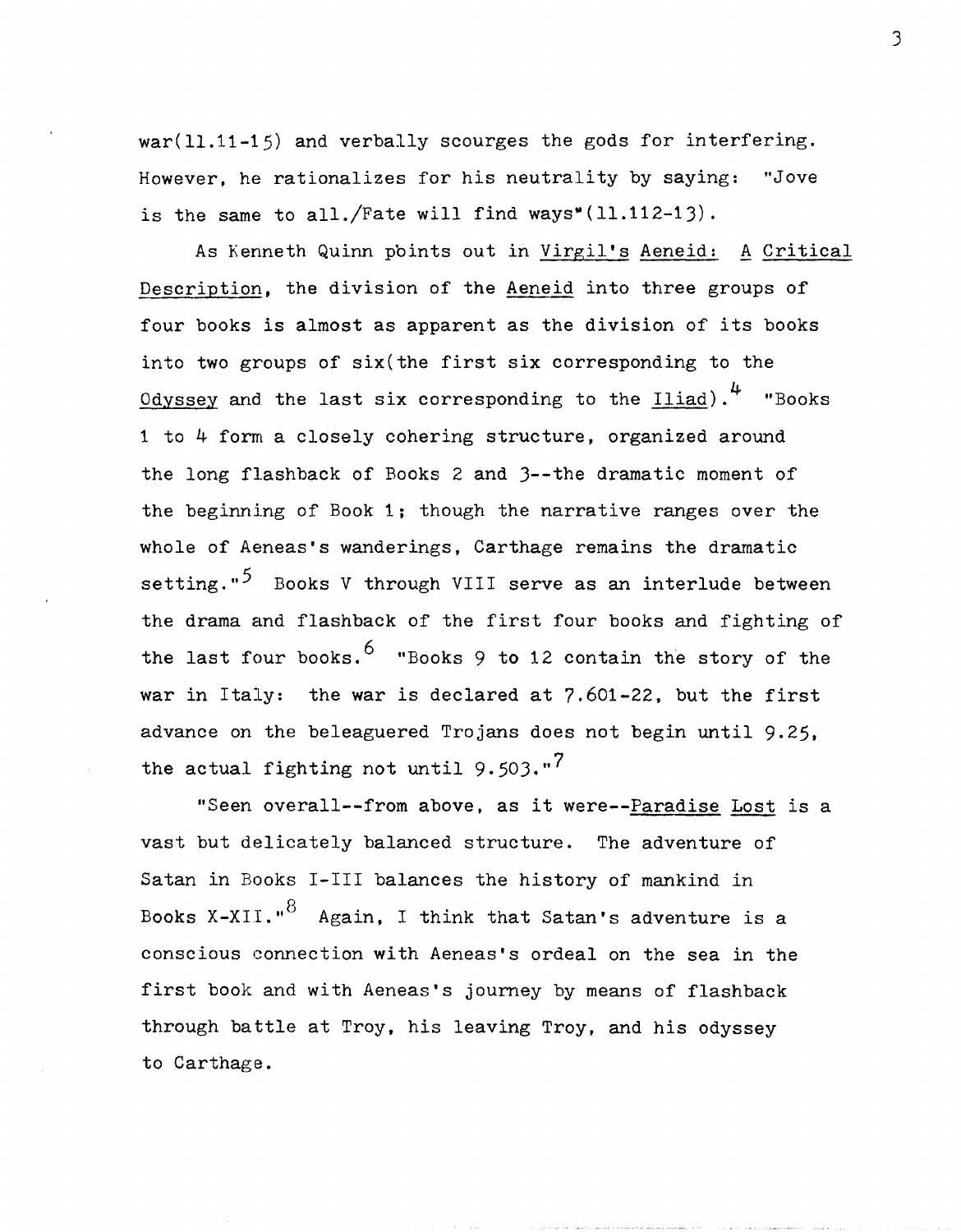"Book IV, the entry of Satan(and the reader) into Paradise. balances Book IX, describing the loss of Paradise."<sup>9</sup> Books V and VI discuss destruction, with the war in Heaven, while Books VII and VIII deal with Creation and its description along with "the problems of understanding it." $10$ 

Within Paradise Lost's "larger structure, there are all sorts of secondary balances; . . . the Heavenly Trinity of Father, Son, and Holy Ghost is paralleled by a diabolic trinity of Satan, Sin, and Death." $11$  Satan's fall from Heaven parallels Adam's fall from Grace.

In order for the Aeneid and Paradise Lost to be classified as epics, not  $\sigma r \rightarrow r \rightarrow r$  must they be of great length, and of lofty subject concerned with a hero, his battles, and his wanderings, but also they must adhere to certain established epic conventions. Naming and noting the location should suffice for some of the general conventions: the presence of deities and their intervention is obvious in several places throughout both poems; the description of the hero's armor occurs in Paradise Lost, I.283-98, and in the Aeneid, VIII.608-731; the epic battle takes place in Paradise Lost in book VI, in the Aeneid, Book XI. 59? through the end of Book XII.

Both poems begin(as praviously stated) with the "statement of theme" and the "invocation of the Muse." The first eleven lines of the Aeneid are used to employ these two conventions. The first sentence $(11.1-7)$  states the theme: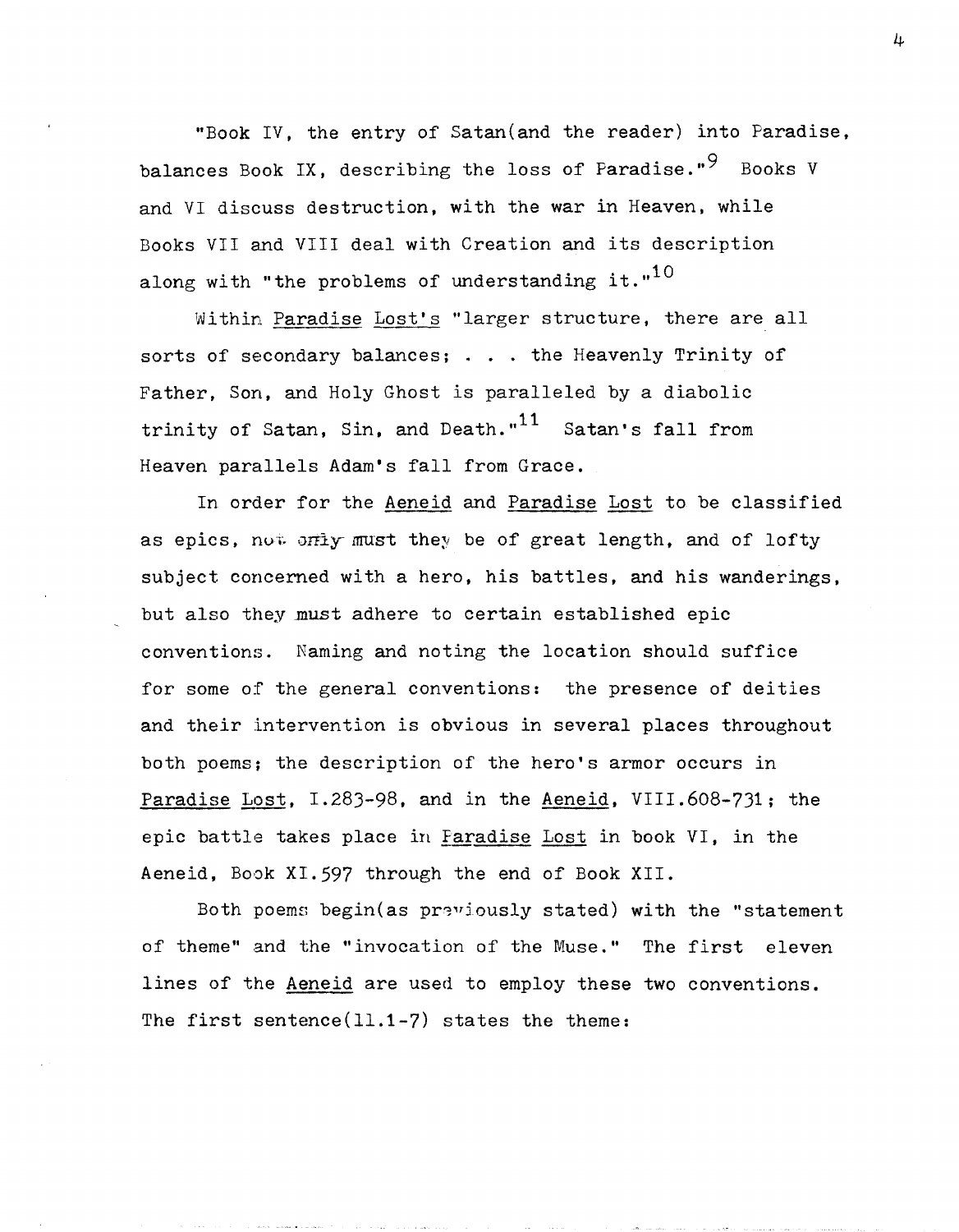My song is arms and a man, the first of Troy to come to Italy and Lavinian shores, a fated fugitive, harried on land and sea by heavens huge might and Juno's endless hate, pommeJed by wars, till he could found the City and bring his gods to Latium, whence the race of Latins, our Alban sires, and towering Rome.

The muse is invoked in the next sentence:

Muse, tell me the causes: how was godhead wronged, how injured the queen of heaven that she must force through many a fall of fate and many a toil that great good, man: can heaven hold such ill will? $(11.8-11)$ Milton developed the first twenty-six lines of Paradise Lost into his statement of theme and invocation. The first line of Paradise Lost,  $I_{ik}$  the first lines of the Aeneid, the Iliad, and the Odessey, refers to a "man." The invocation of the Muse is included in the main section of the statement of theme $(11.1-6)$ :

Of Man's First Disobedience, and the Fruit Of that Forbidden Tree, whose mortal taste Brought Death into the World, and all our woe, With loss of Eden, till one greater Man Restore us, and regain blissful Seat,

Sing Heav'nly Muse. . . .

As did Vergil, Milton left the Muse unnamed; probably, it was to be known that the Muse invoked was "Calliope," the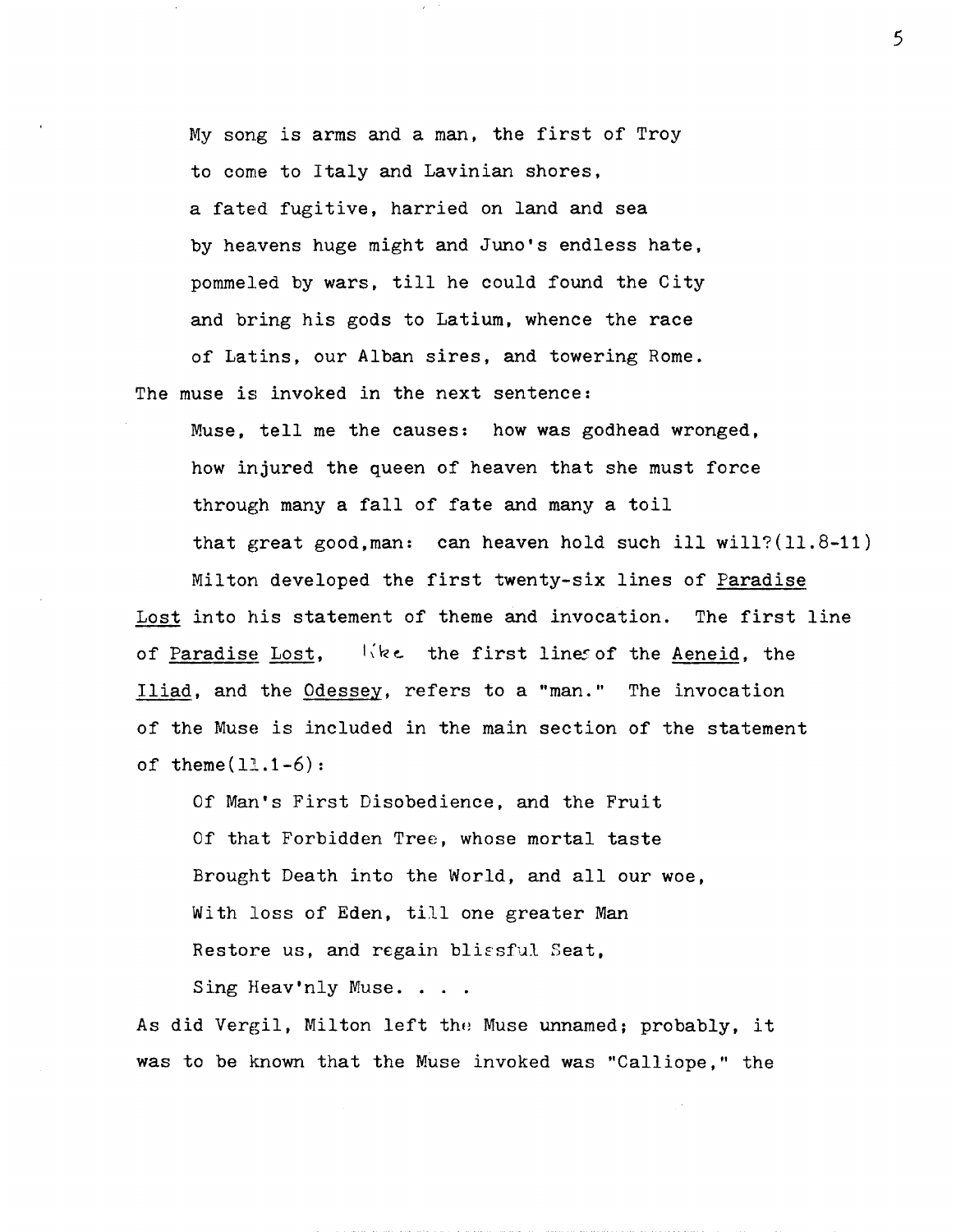Muse of epic poetry. However, Milton had in mind, "Urania," the Muse of astronomy. It is logical to appeal to a patronness of astronomy, if a poet should want to describe the universe, creation of the sun and moon, and a planet suitable for founding the race of man. In another invocation, the poet names the Muse in the first line of the seventh book: "Descend from Heav'n, Urania."

Following these two conventions, comes the expository element of the beginning of an epic poem--in medias res (in the middle of things). This device relates some background information and causes the epic poem to begin, not with the initial evemts concerned with the poem and its hero, but picks up fairly well along into the time when many significant events coneerning the hero have taken place. With all this the hero is placed in some kind of struggle.

The Aeneid opens with Aeneas, having wandered for seven years since the Trojan War, battling a raging storm at sea contrived by Juno. As the beginning of Paradise Lost develops, it is learned that a war in Heaven has taken place and that Satan, a negative hero, has been "Hurled headlong flaming from th'Etheral Sky/With hideous ruin and combustion down/ To bottomless perdition, there to dwell/In Adamantine Chains and penal Fire" $(I.45-48)$ .

Contained also in the in medias res section is the "epic question,"--an interrogative so as to learn, in the Aeneid, how the "godhead" (Juno) was wronged  $(1.8)$  along with what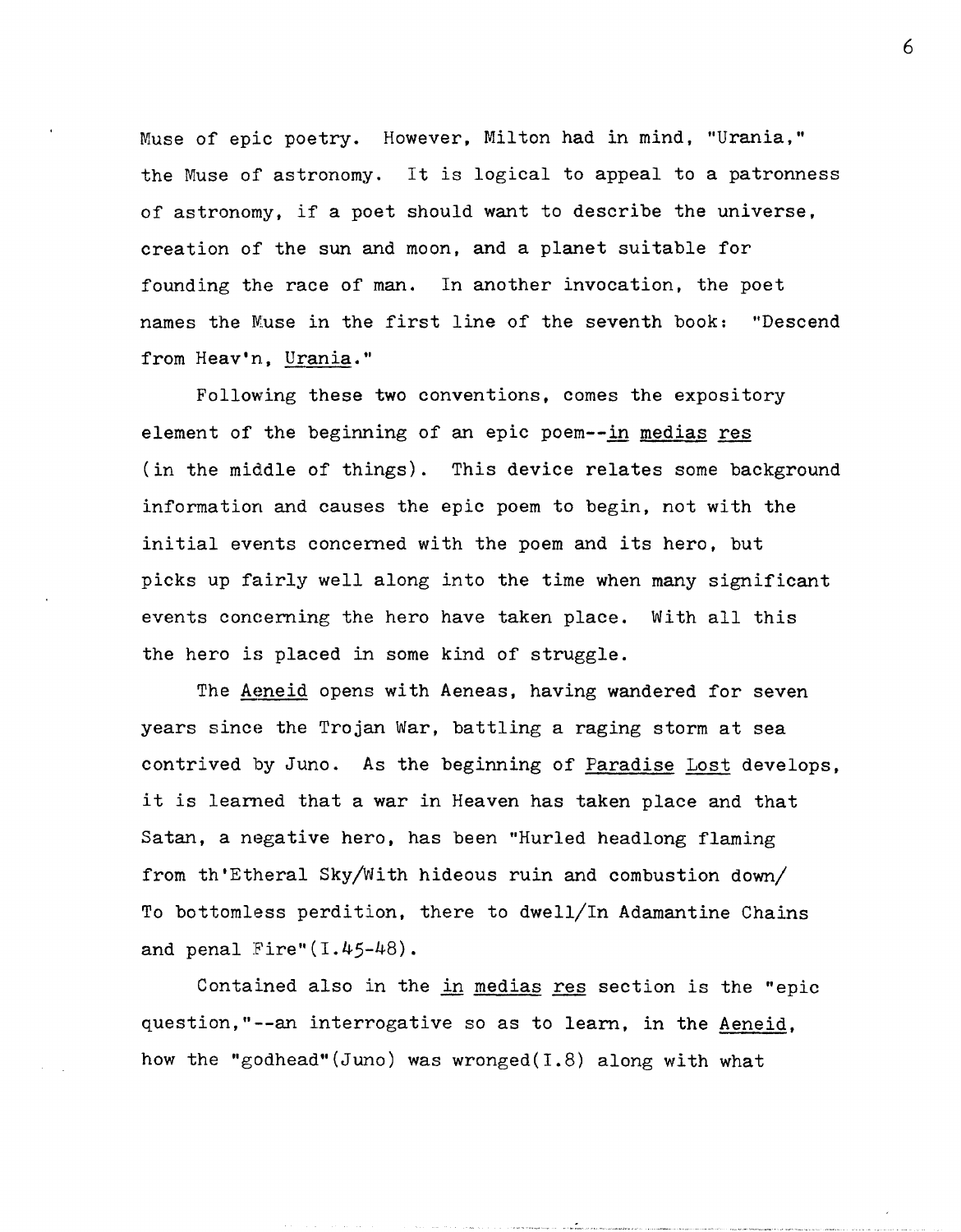caused her anger, and in Paradise Lost:

... what cause

Moved our Grand Parents in that happy State, Favor'd of Heav'n so highly, to fall off From thir Creator, and transgress his Will For one restraint, Lords of the World besides? Who first seduc'd them to that foul revolt? $(1.28-33)$ 

(I suppose following the "epic question" should be an "epic answer." We learn, in the Aeneid, that the godhead is Juno and that she has been wronged through learning that Carthage, "a spot that Juno loved more than all worlds" $(I.15)$  would be destroyed by men of Trojan blood. The answer to the question in Paradise Lost is "Th'Infernal Serpent... whose guile/Stirr'd up with Envy and Revenge, deceiv'd the Mother of Man $\&$ ind . . . " $(I. 34-36)$ .

The remaining conventions require no specific order. The "epic flashback" is an important convention because it provides coherency by supplying necessary information about what has taken place in the past leading up to the time when the action in the poem actually begins. Vergil's use of epic flashback involves two entire books(II and III). Dido petitions Aeneas:

Tell me of Priam, tell me! And Hector, too! The son of Dawn--how blazoned was his shield? Diomede's team--what breed? How tall Achilles? ... From the beginning tell how the Greeks tricked you, how your city fell.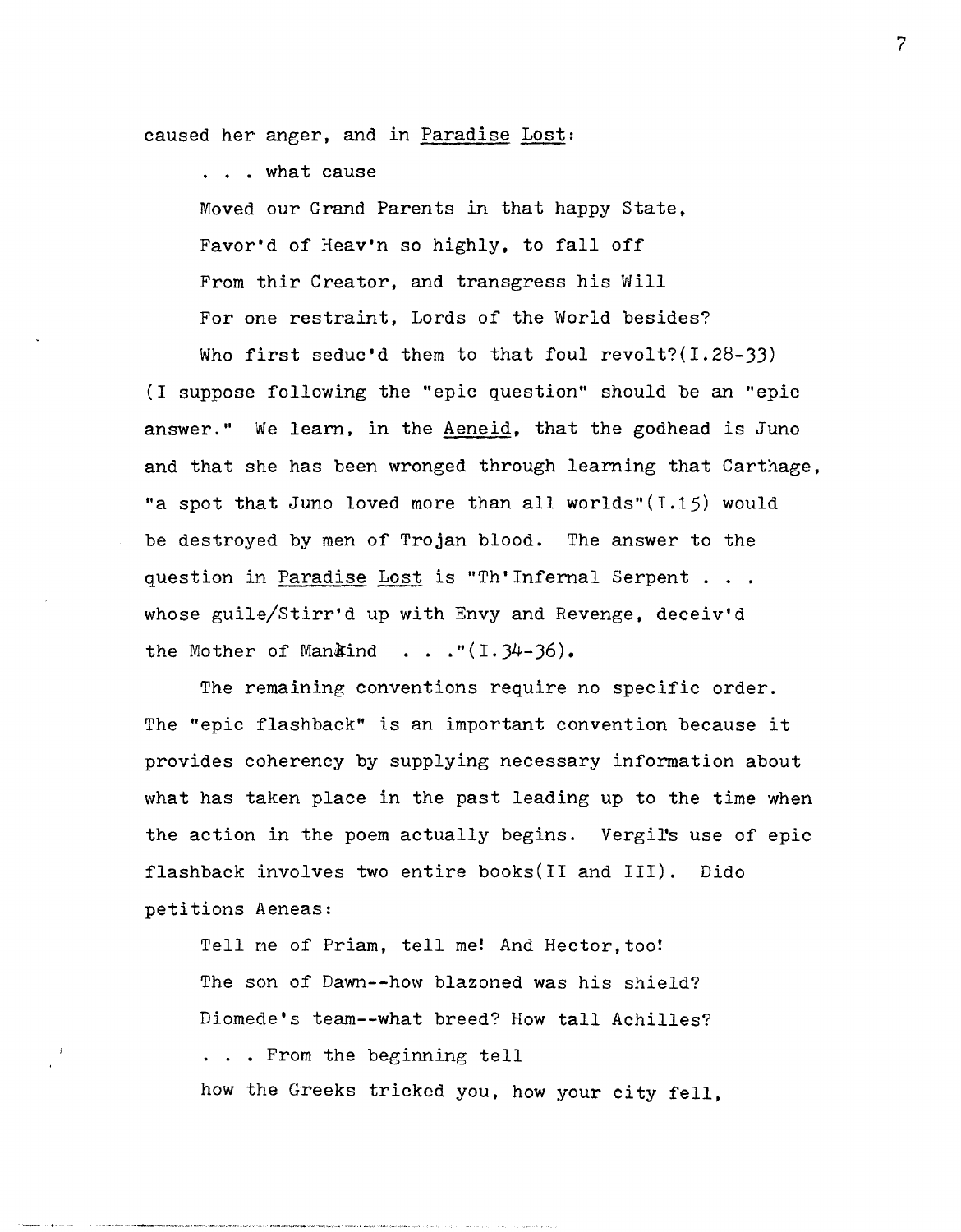and how you lost your way--full seven years

have seen you wandering over land and sea.  $(1.750-56)$ Aeneas complies; and with the beginning of the second book, he journeys back through the bitter misfortunes which put him in Carthage: "But if you want so much to learn our fate,/ to hear in a word how Troy travailed and died,/though memory makes me shrink and shutter with grief, $/1'11$  try"(II.10-13). Book II is set in Troy while Book III deals with Aeneas's voyage from Troy to Carthage.

Milton's epic flashback begins approximately halfway through Book V and continues through Books VI and VII. God sends Raphael to Adam in order to warn him of the enemy, Satan. Adam listens attentively, but Raphael's warning about Satan arouses Adam's curiosity as to what was the state in Heaven in addition to what happened before Adam's creation; then requests deferentially:

... though what thou tell'st Hath past in Heav'n, some doubt within me move, But more desire to hear, if thou consent, The full relation, which must needs be strange,

Worthy of Sacred silence to be heard.  $\ldots$  (V.253-57) Raphael consents in the same sad tone and in a manner which echoes Aeneas's reply to Dido in Book II, the beginning of Vergil's flashback:

High matter thou injoin'st me, 0 prime of men, Sad task and hard, for how shall I relate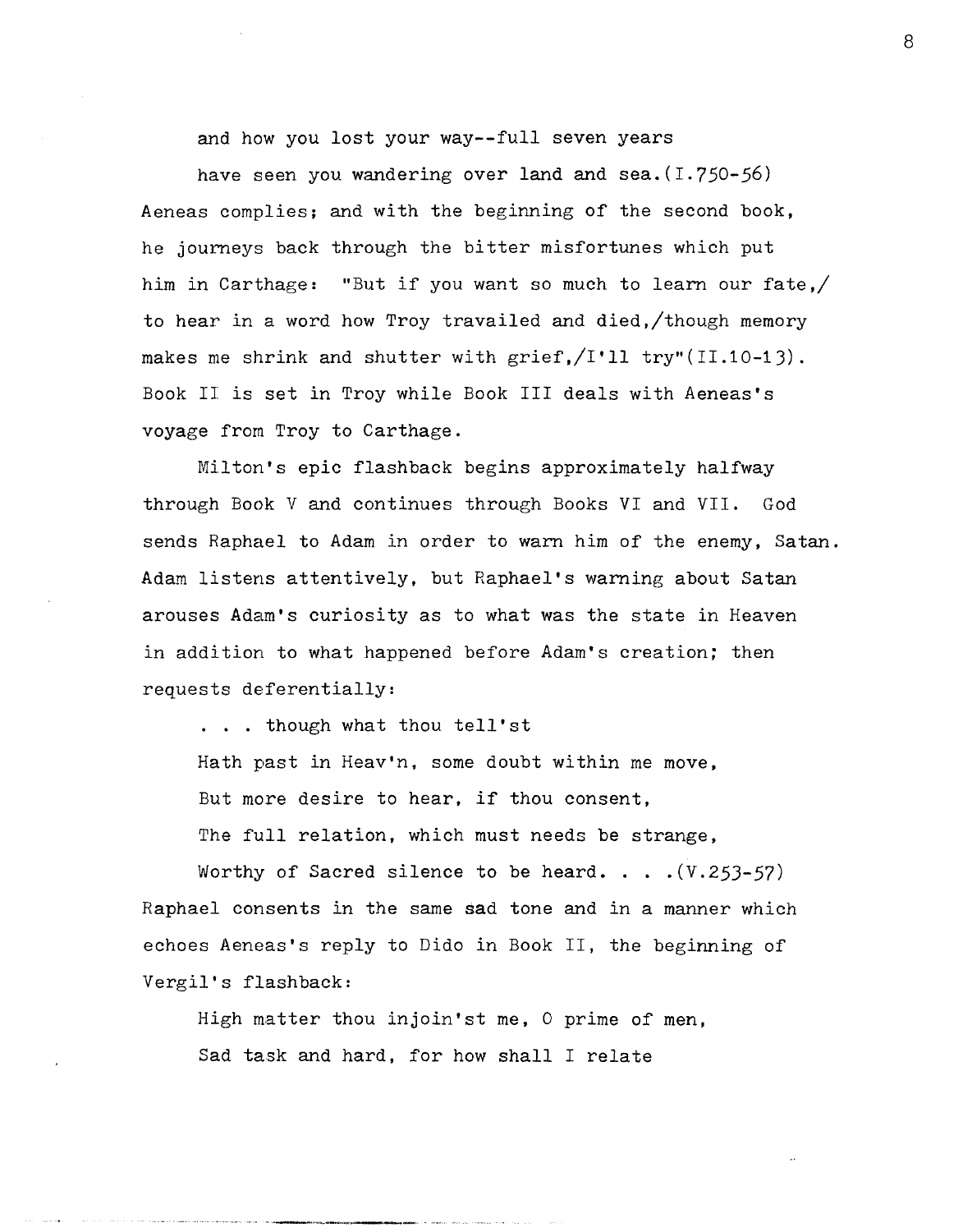To human sense th'invisible exploits Of warring Spirits; how without remorse The ruin of so many glorious once And perfect while they stood; how last unfold The secrets of another World, perhaps Not lawful to reveal? yet for thy good This is dispens't. . . .  $(V.63-71)$ 

The flashback passes on through the remainder of Book V and continues through Books VI and VII, while Raphael relates to Adam how Satan organized the battle against Heaven, the battle itself, Satan's defeat by the Son, and finally the Creation.

The "epic games" of the Aeneid and Paradise Lost appear in Books V and II, respectively. Aeneas proclaims the games at line 64 of Book II, and they last through line 60)  $(II)$ . In Paradise Lost, the epic games, which "entertain/ The irksome hours, till the demon's great Chief return"(526-27) occupy approximately thirty-five lines. "The sports of the demons are an interlude like the funeral games at the tomb of Anchises in the  $Aeneid(V.103-603)$  and those at the tomb of Patroclus in the Iliad(XXIII.287-897), but they include contests in music and oratory. as the Olympian and Pythian games did in ancient Greece." $12$ 

The "catalogue of warriors" is a device used to list the major figures in fighting. Vergil records his catalogue in Book VII.647-817, Milton his in Book I.381-505. Before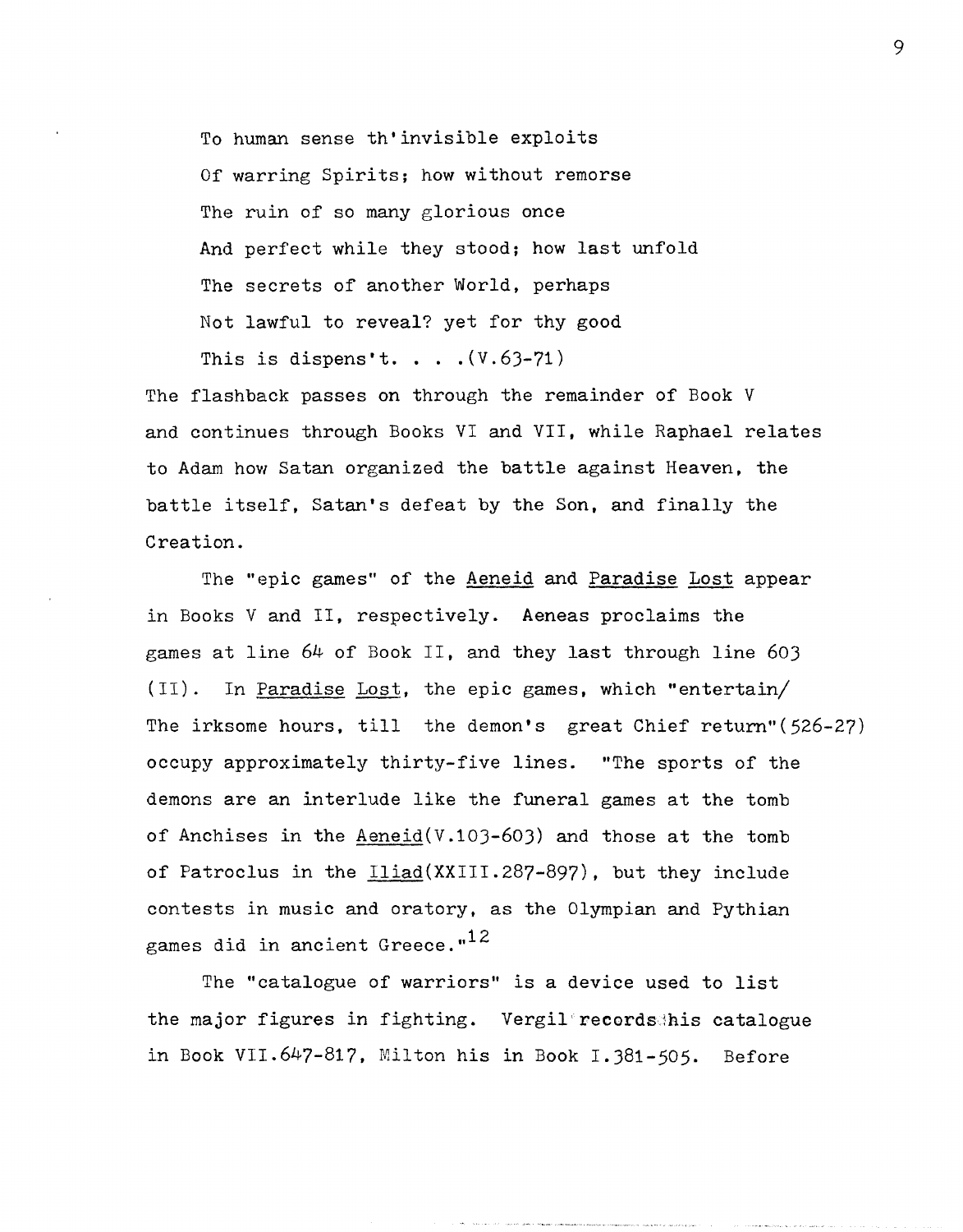the catalogue, both poets again invoke the Muse.

The "epic simile" is the most frequently employed epic convention and allows the poet to exhibit, through long and well-developed comparisons, a wide range of allusions. Epic similes are found in abundance in both the Aeneid and Paradise Lost, stemming from Vergil's and Milton's knowledge of literature and history together with their superior ability to describe elaborately the world around them. In the Aeneid, Vergil masterfully created no fewer than eighty-six epic similes, while in Paradise Lost. Milton constructed at least fifty-four. These similes not only are a pleasure to read and to analize, but also they provide the poetic rungs which enable the poems to become loftier and loftier. Several of Milton's epic similes bear resemblances to Vergil's--a matter for later discussion.

Subtle but important evidence of the Aeneid's presence in and influence upon Paradise Lost appears throughout the poem. The logical progression, it seems, is to examine these passages as they occur following the succession of the books of the poems.

Before many lines into Book I, Milton, while describing Satan's aseent from the Lake of Fire, remembers Vergil's description of Mount Aetna during the flashback of Book  $III.$ <sup>13</sup> Milton forms a simile about Aetna "whose combustible/And fuell'd entrails thence conceiving Fire,/Sublim'd with Mineral fury. aid the Winds,/And leave a singed bottom all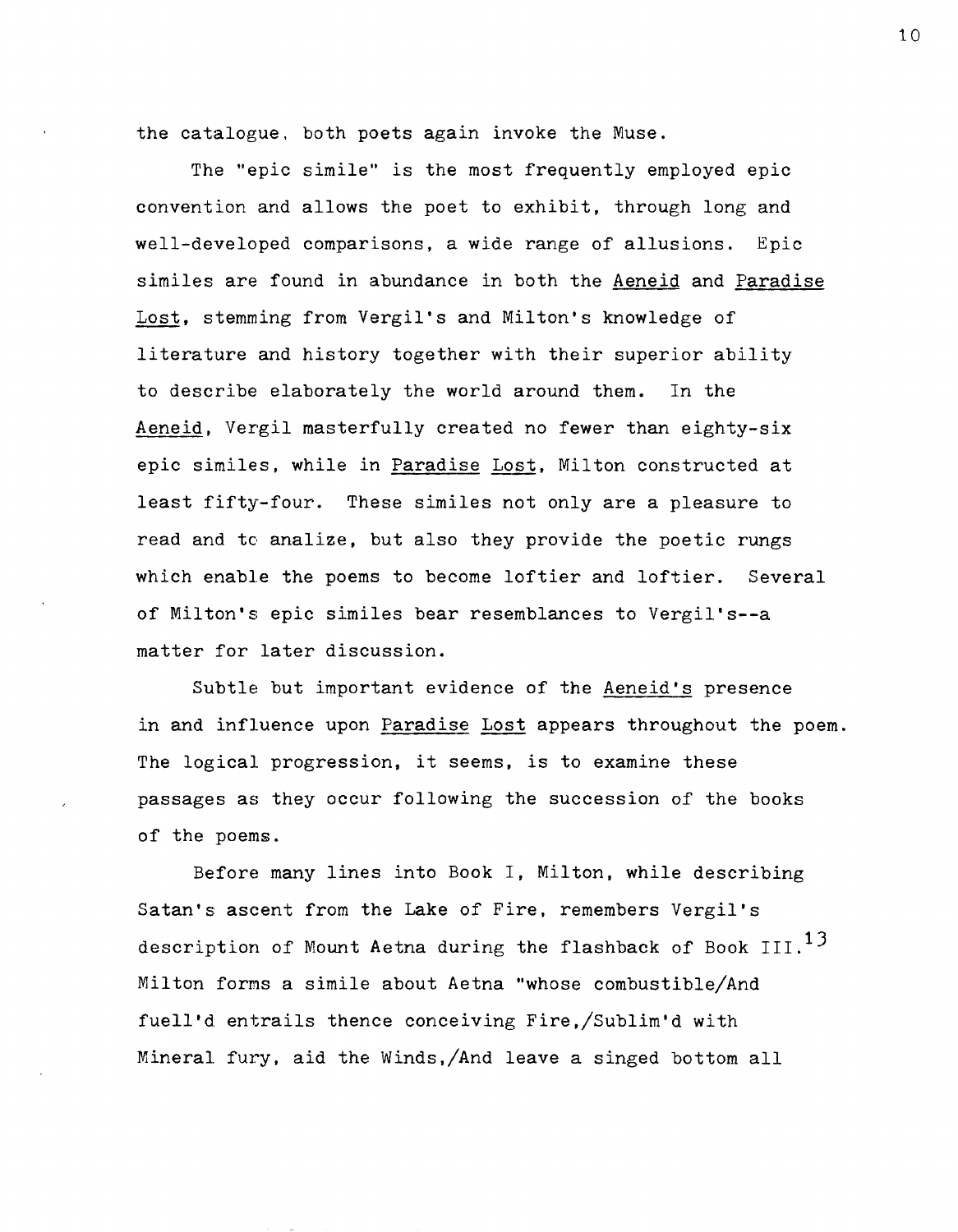involv'd/With stench and smoke" $(1.233-37)$ . . . . Vergil's description of Mount Aetna is found in Book III: "it tears its own guts out and heaves/a vomit of boulders; up roll molten rocks/with groans and bubbles and seething, deep, deep down"(575-77).

An obvious, but effective and flattering parallel of a Miltonic simile to one of Vergil's appears seventy-two lines after the aforementioned simile. In Book VI of the Aeneid as Charon approaches the bank of Acheron, a ghastly horde of spirits rushes to Charon in an attempt to gain passage across the river. Vergil pictures them as being "as many as forest leaves that flutter down/at the first autumn frost"  $(11.309-10)$ . Milton uses the same analogy, and again it occurs in Hell, as Satan summons from "that inflamed Sea" (I.JOO) his legions

... who lay intrans't

Thick as autumnal Leaves that strow the Brooks

In Vallombrosa, where th'Eturian shades

High overarch't imbower

 $\ldots$   $(11.301-04)$ 

Just as the leaves are fallen from the trees and no longer serve the trees from which they fell, so are the spirits in Hades, and to an even greater extent. so are the fallen devils who no longer serve God.

Book II of the Aeneid begins with Aeneas speaking ab alto toro(11.2)--from a high couch, an elevated position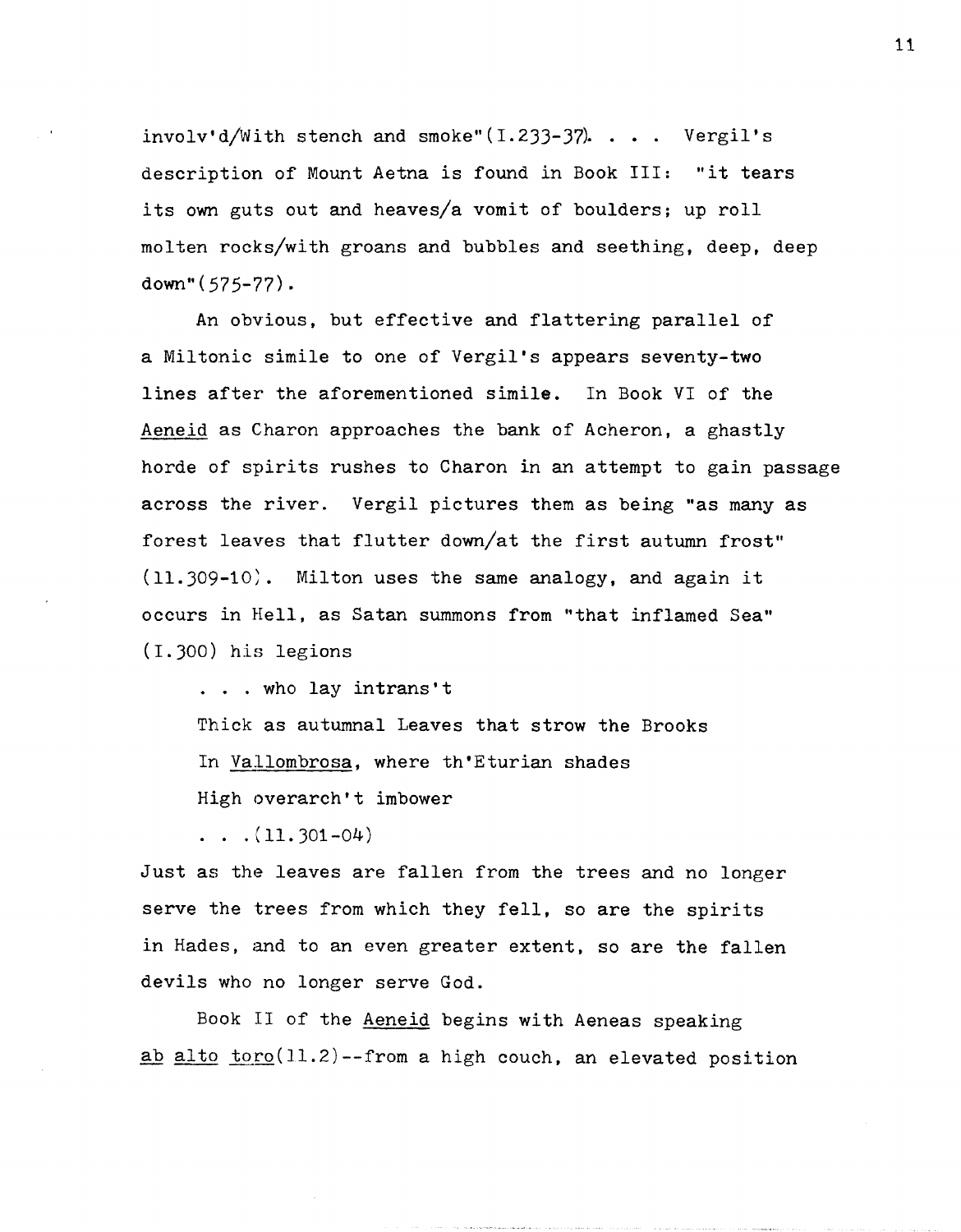above his hosts. (Although the phrase, ab alto toro, does not appear in the translation which I used, nevertheless  $I$ believe that it merits mentioning.) Book II of Paradise Lost opens in a similar way: "High on a throne of Royal State . . ./Satan exalted sat . . ./and by success untaught/ His proud imaginations thus displayed" $(11.1, 5, 9-10)$ . Both characters are figuratively and literally above their audiences; both are preparing to make an important speech, and all this occurs in the opening lines of the second books of the poems.

The Latin verb, circumspicere--"to look around on all sides" makes an important contribution to the effect of particular scenes in at least three instances in Paradise Lost--Vergil uses the verb to the same effect during the flashback of Book II. Vergil first--here again. I must refer to the Latin: Sinon circumspexit oculis Phrygia agmina--(2.68) "Sinon looked round on the Trojan army." Prior to this line, Sinon had just approached the Trojan army and was armed with $_{\Lambda}^{a}$ lie contrived to obtain the Trojan's confidence so that he could get into Troy and release the Greeks from the horse. As he stood there assuming a sympathetic countenance, he slowly surveyed the crowd(circumpexit). The same idea occurs when Beelzebub is presenting his argument to the devils in Book II: "Here he had need/All circumspection, and wee now no less/Choice in our suffrage" $(11.413-15)$ ; that is, whomever the devils select to send out of Hell must be able to look around on all sides. to examine everything. Later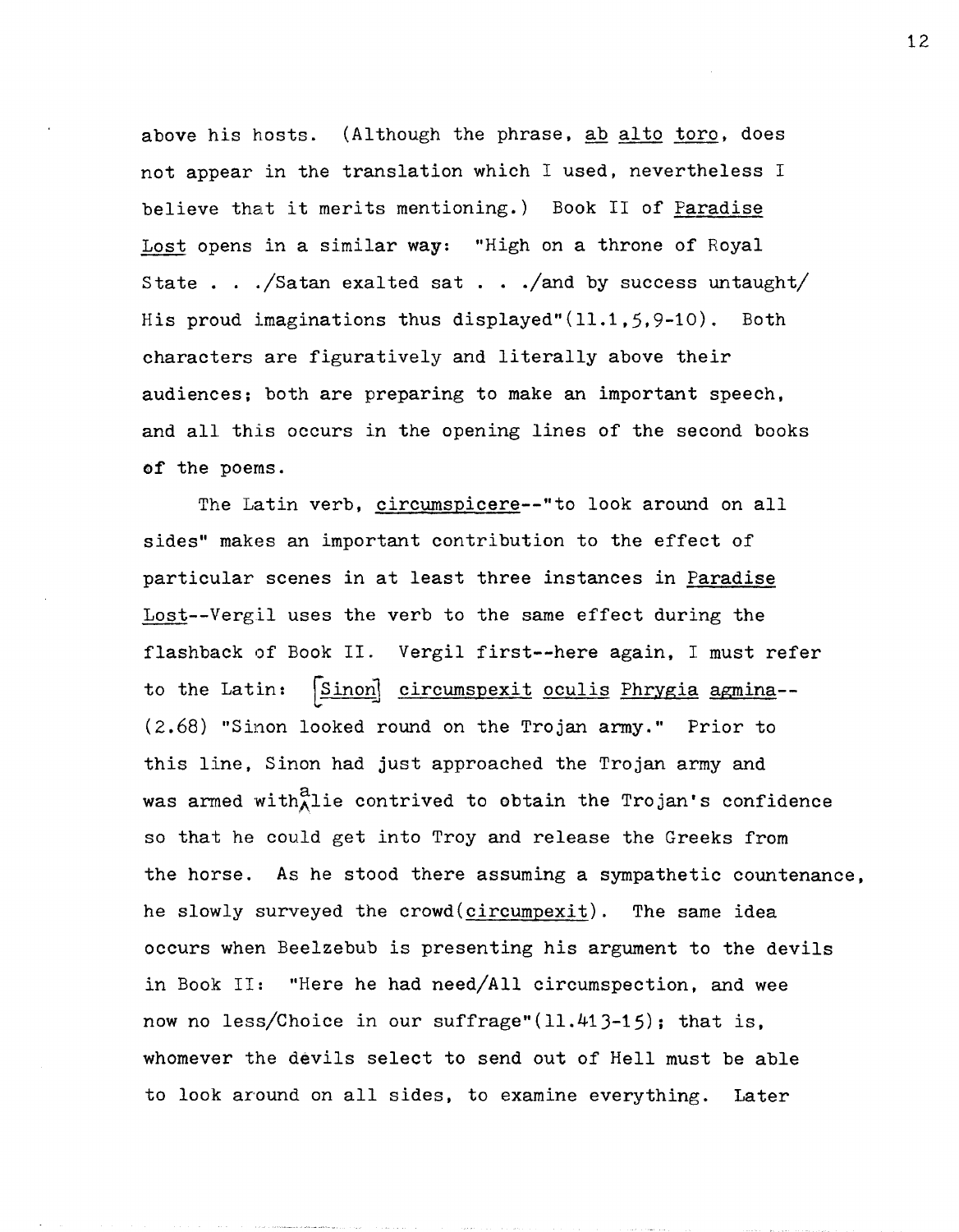in Book III as Satan enters the Universe, "Round he surveys, and well might where he stood/So high above the circling Canopy/Of Night's extended shade . . . " $(11.555 - 57)$ -once again the idea of circumspicere is evident. During Book IV after Satan watches Adam and Eve "imparadis't in one another's arms"(1.506), Milton calls on circumspicere again: "So saying,  $\sqrt{\text{Satan}}$  his proud step he scornful turn'd,/ But with sly circumspection, and began/Through wood, through waste, o'er hill, o'er dale his roam", (11.536-38). A mental picture of both Sinon and Satan, looking out, slowly turning with unsteady confidence, yet proud, can be visualized easily.

For the last item in this series of verbal elements of the Aeneid present in Paradise Lost, I have chose the respective revelation of future days in the poems. "Adam's vision of the future of mankind rests on epic precedent like the vision of Rome's future that Aeneas sees in the Elysian field . .  $\cdot$ <sup>14</sup> The revelation appears in the Aeneid in Book VI, lines 752-892. Anchises. Aeneas, and the Sibyl climb "up on a mound where they could see the files/approaching and watch the faces as they passed" $(11.754-5)$ . Anchises begins to foretell Aeneas of his destiny:

Now you shall see the glory that awaits the children of Troy and their Italian sons-all souls of splendor, who shall bear our name. Hear their story, and learn your destiny.  $(11.756-9)$ .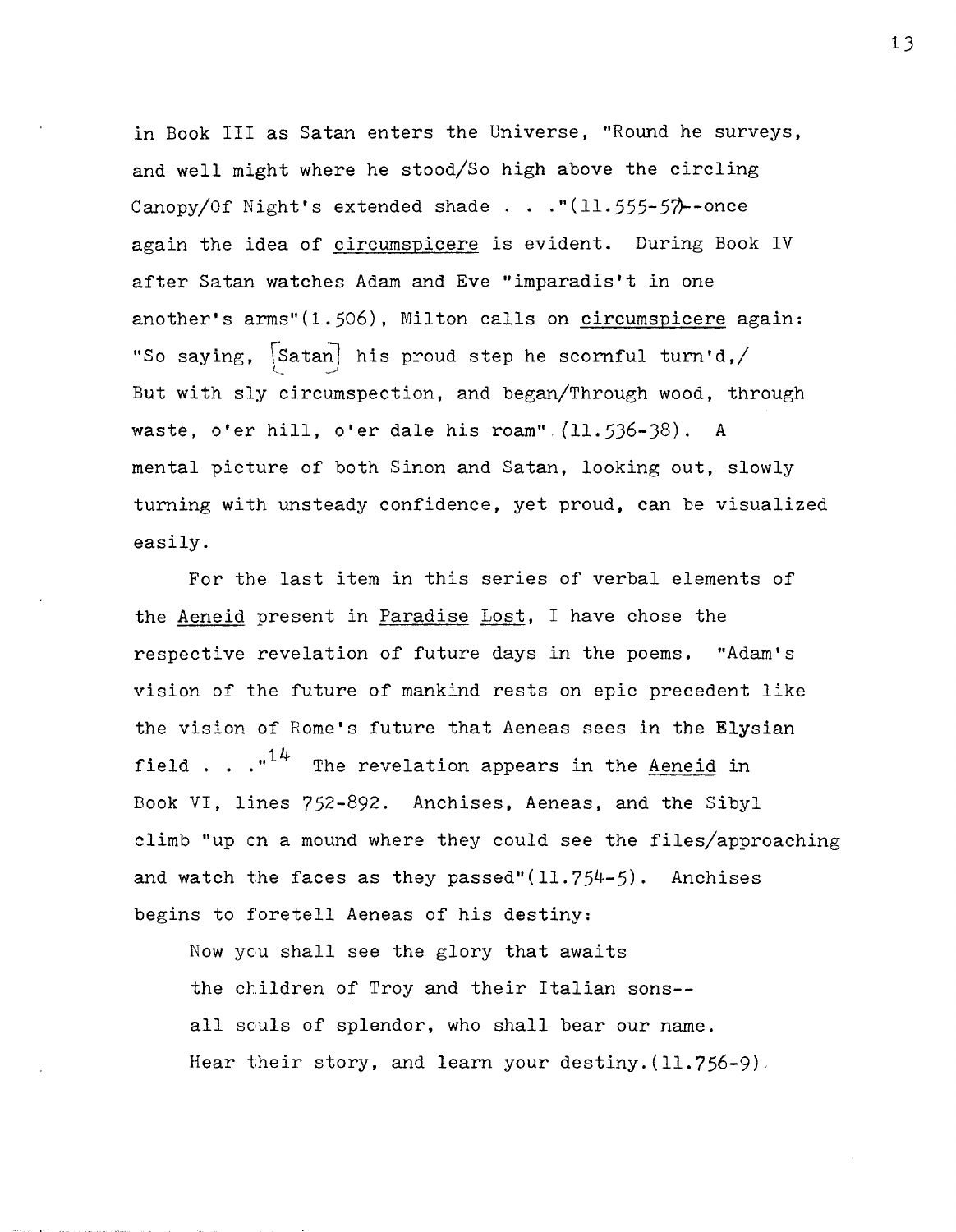Adam receives his revelation, though it is somewhat less optimistic than the one in the Aeneid, from Michael in Book X1.357 through Book XII.551. Like Anchises, Aeneas, and the Sibyl, Michael and Adam also ascend a hill for the revelation. Michael begins with:

. . . know I am sent

To show thee what shall come in future days To thee and to thy Offspring; good with bad Expect to hear, supernal Grace contending With sinfulness of Men.  $\ldots$  . (1.356-60)

Aside from the structural, conventional, and incidental elements of the Aeneid and Paradise Lost remainsaathematic consideration. Overriding both poems is the theme of religion with its conflict between duty and obedience.

"One of the results which both Augustus and Vergil hoped to see effected with the help of the Aeneid was a revival of faith in the old-time religion. The educated Romans of the day were becoming quite blas6 and sophisticated and were gradually losing the faith of their fathers with its simple, unquestioning reliance on the infallible wisdom of the gods and their helpful interference in human affairs. $15$ 

The story of Aeneas, the son of a goddess, provided an excellent subject for Vergil's epic because it meant that Rome's origin was tied to the deities. Aeneas was destined to establish a new empire; and along the way, he was subjected to the inclementia deorum--the inclemency Of the gods,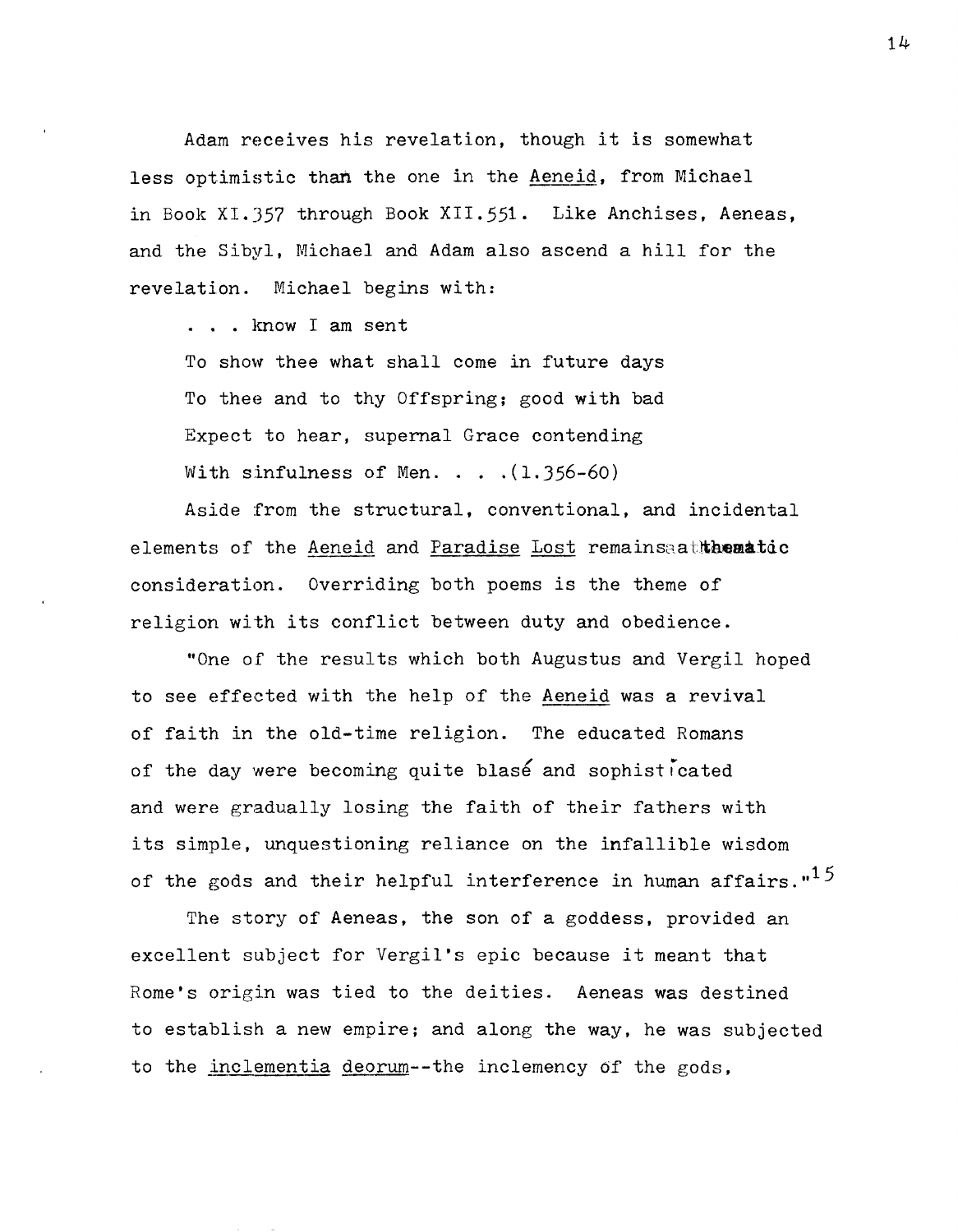wandered physically and spiritually, struggled between duty and temptation, and finally accomplished his mission(though this actually happens after the end of the poem). The closest that Aeneas came to succumbing to temptation and neglecting his duty happened when he nearly decided to remain with Dido. Jove took deterministic action by sending Mercury to remind Aeneas of his duty; the Messenger asked: "Your throne, your state--are they forgotten?"(W.267). Aeneas explains to Dido later that he cannot act of his own free will:

If fate hate let me govern my own life and heal my troubles in the way I willed. I would be living in Troy. . . . But Apollo Grynean sent me to Italy. $(W.340-2.345)$ 

Unlike Aeneas, Adam was totally in control of his will. In Book III of Paradise Lost, God proclaims that he gave free will to all "th'Ethereal Powers/And Spirits."  $(11.100-1)$  Adam, who was made "just and Right,/Sufficient to have stood, though free to fall,"(III.98-9) chose to fall by eating the Forbidden fruit asodd dwEve.  $5\overline{v}$  at It was determined that Aeneas could not fail, but Adam was at liberty to obey or to disobey the command not to eat the Fruit of the Tree of Knowledge. Milton, the champion of free-will and rebel disillusioned with the political systems in his country, made it clear that man's fall came owing to his own free accord.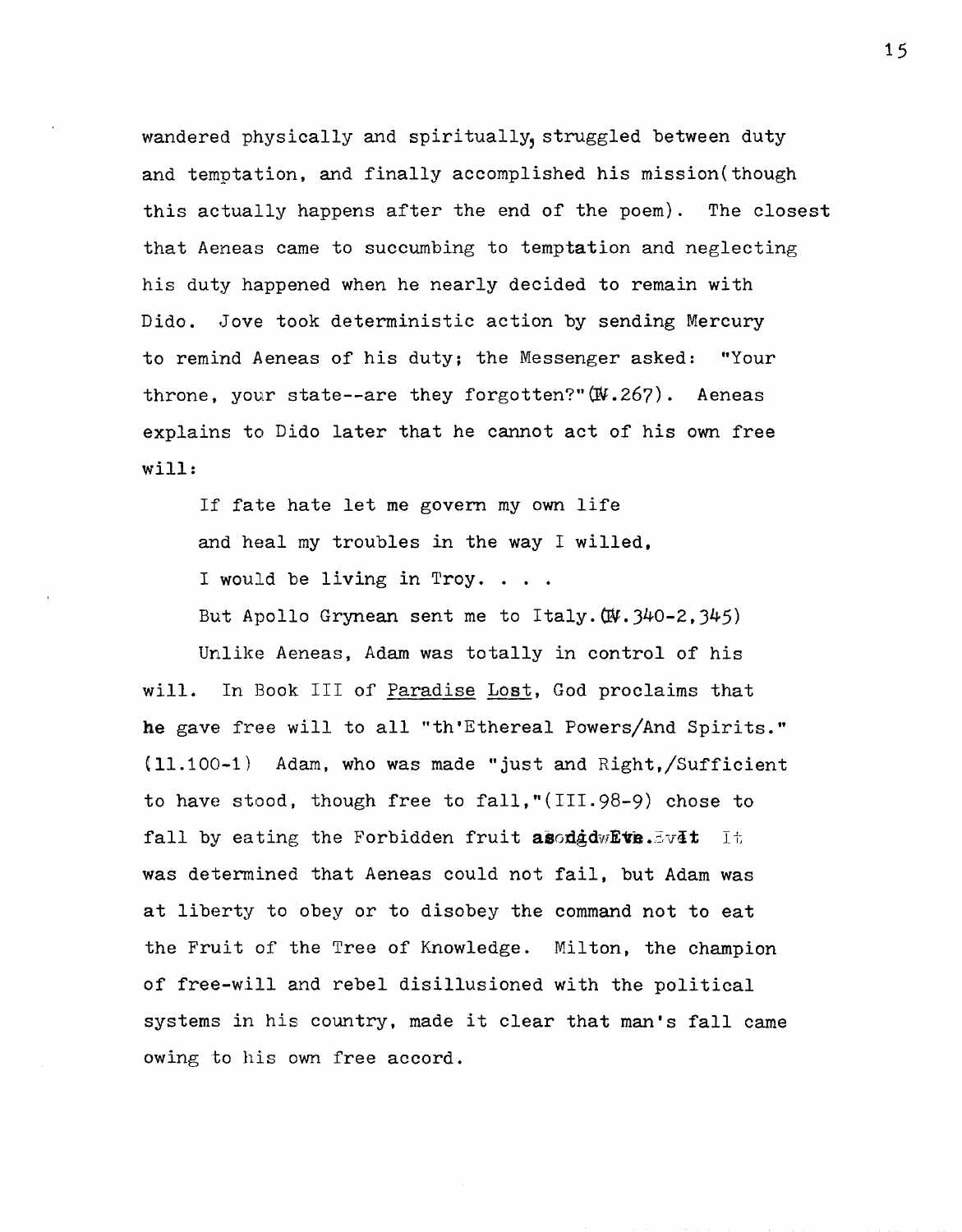Eager to uncover and to reveal elements of the Aeneid in Paradise Lost, I undertook this study. Both poems share much in addition to anything pointed out in this paper, such as brilliant authorship and composition which give the poems a probable permanent endurance. Studying the Aeneid and Paradise Lost has benefited me with an appreciable asset. Journeying through the poems, experiencing their grandeur, standing agape at their poetical perfection--through all this, a communion is established for me with the two poets, something which they surely must have hoped that their readers would discover.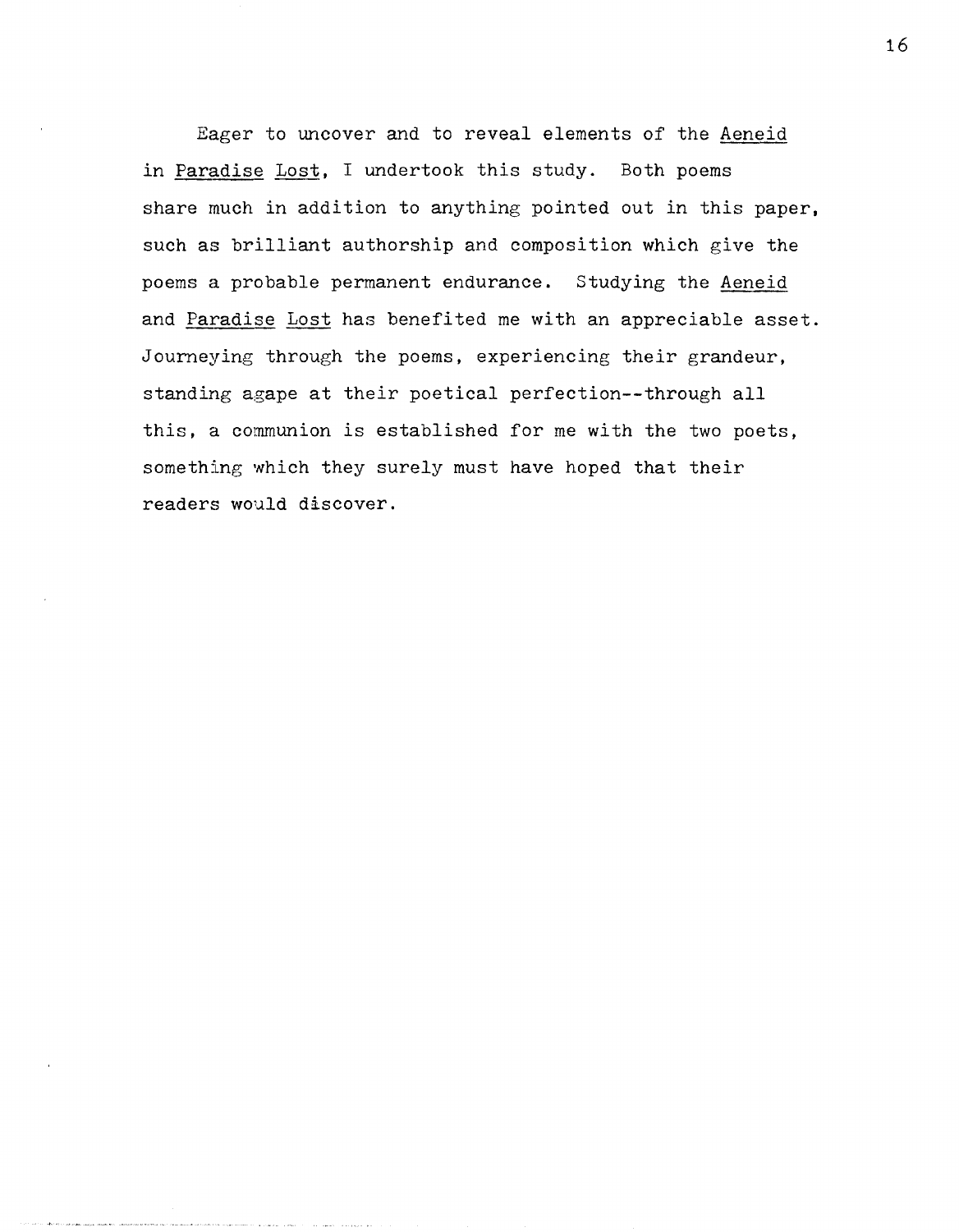$^1$  Vergil, The Aeneid, trans. Frank 0. Copley (Indianapolis: Bobbs-Merrill,  $\frac{He}{1965}$ . Hereafter, all quotations from the <u>Aeneid</u> are from this edition.

 $^2$  John Milton, <u>Paradise Lost</u>, ed. Merritt Y. Hughes (New York: Odyssey Press, 1962). Hereafter, all quotations from <u>Paradise</u> Lost are from this edition.

3 *Jhe* Poems of John Milton, ed. John Carey and Alastair Fowler (London: London Group Ltd. of W.W. Norton & Co., Inc. ,1968) , p.445.

 $4$  (Ann Arbor: Univ. of Michigan Press, 1968), p. 67.  $5.56$ <sup>f</sup>P. 67.

 $6 p. 67.$ 

 $7$ <sub>*j*P<sub>r</sub>,  $67-8$ .</sub>

 $^8$  M. H. Abrams et al., eds., <u>The Norton Anthology of English</u> Literature. 3rd ed. (New York: W.W. Norton & Co. Inc.,  $1974$ ), I, 1360.

 $9$  P. 1360.

10 P1360.

11 P. 1360.

12 See note in Hughes, Bk. 11.530.

 $13$  See note in Hughes, Bk. I.231.

14 See note in Hughes. Bk. XI.357.

<sup>15</sup> Vergil, <u>Vergil's Aeneid</u>, ed. Clyde Pharr (Lexington, Mass.: D.C. Heath  $\&$  Co., 1964), p. 6.